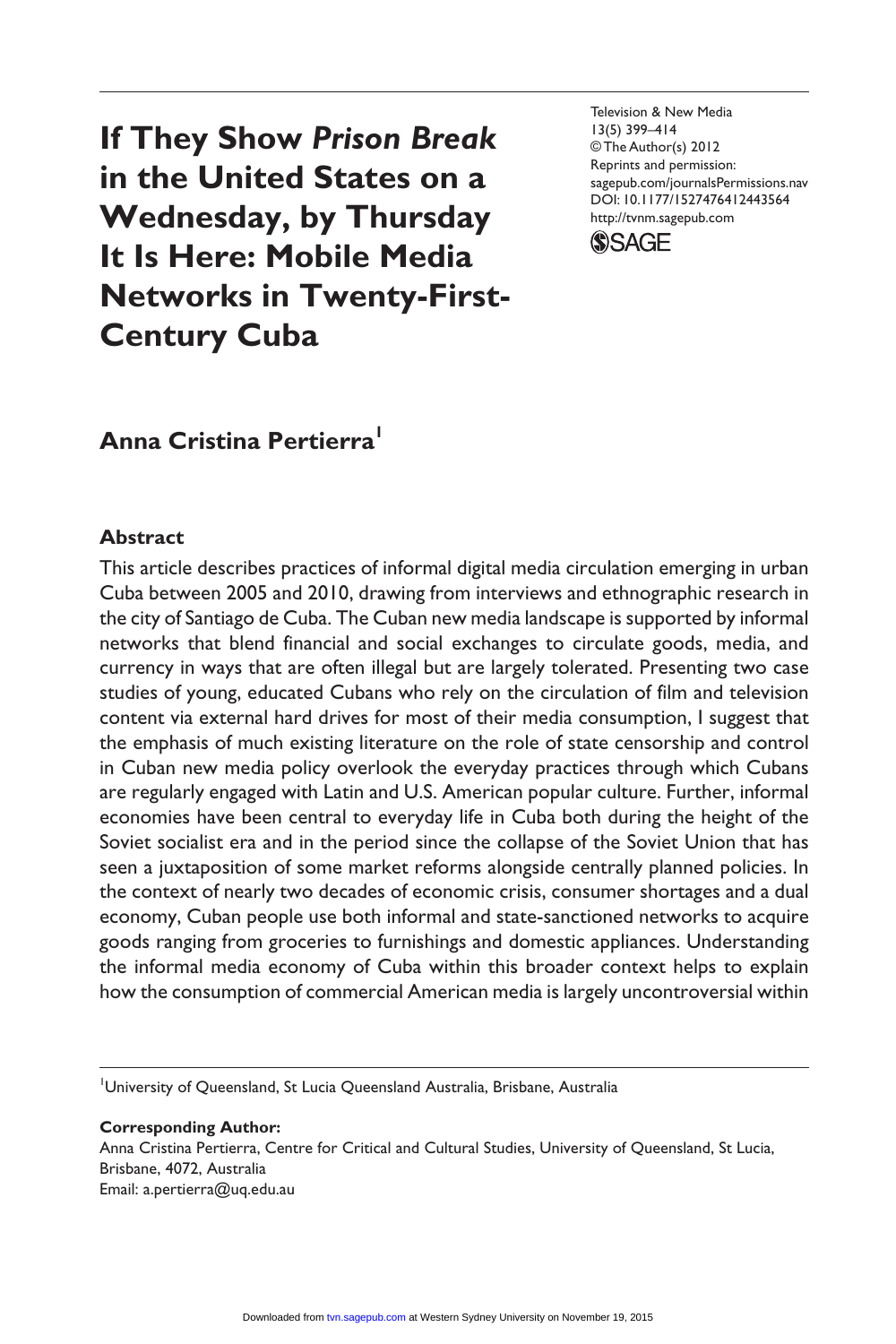Cuban everyday life despite the fraught politics that often dominates discussions of Cuban media policy.

#### **Keywords**

informal economies, anthropology, consumption, new media, hard drives, Cuba

One of the misconceptions underlying popular discussion about Cuban media is that the media landscape from the perspective of the average Cuban is necessarily dominated by a sense of censorship. It is certainly true that all telecommunications and media infrastructure in Cuba is state controlled and that access to such technologies and media is determined by political rather than commercial considerations. Furthermore, much state-produced Cuban media is dedicated to news and current affairs and closely connected to the viewpoints and objectives of the socialist government. Consequently, media such as newspapers, television and radio broadcasts, and more recent media and communication technologies such as mobile phones and the internet have been central and visible platforms upon which the cold war politics of the United States and Cuba have been staged in recent years. These tensions have prompted significant attention from both journalists and academics, such that both press and scholarly literature on Cuban media are dominated by a few key themes. International press coverage of Cuban media has focused closely in recent years on two themes: policy changes under Raúl Castro to enable the purchase of mobile telephones and home computers, and the (increasingly difficult) experiences of a small number of prominent Cuban bloggers whose perspectives on life in Cuba often diverge greatly from those of state-produced media (see, e.g., Reuters July 7, 2011; Reuters June 18, 2010; Reuters March 22, 2011; BBC News 4 September 2009; BBC News 14 October 2009). Both of these themes have been further explored by a growing academic literature on the policies, politics and texts that have grown in the Cuban new media landscape in the past decade (Hoffmann 2004; Venegas 2010). Another notable topic of Cuban media scholarship the initiatives of such organizations as Radio Martí and TV Martí, which have been broadcasting news and political critique in Spanish to Cuba from the United States since 1983, although broadcasts are effectively jammed by Cuba (Alexandre 1992; Johnson 2010; Ruíz Miyares 1999).

What has received much less attention is the role of television and electronic media in the everyday life of average Cubans, who rely upon Cuban media for their understanding of world and national events, but for whom media consumption is more typically a form of entertainment or escape than a forum for political resistance. In the twenty-first century, Cuban consumers have seen the development of a new media landscape in which state broadcasts have been supplemented by a wider range of entertainment and communication choices than was technologically possible or ideologically tolerated in the Soviet socialist years. Although the Cuban media landscape is in some ways different from its neighbors in the Americas by the absence of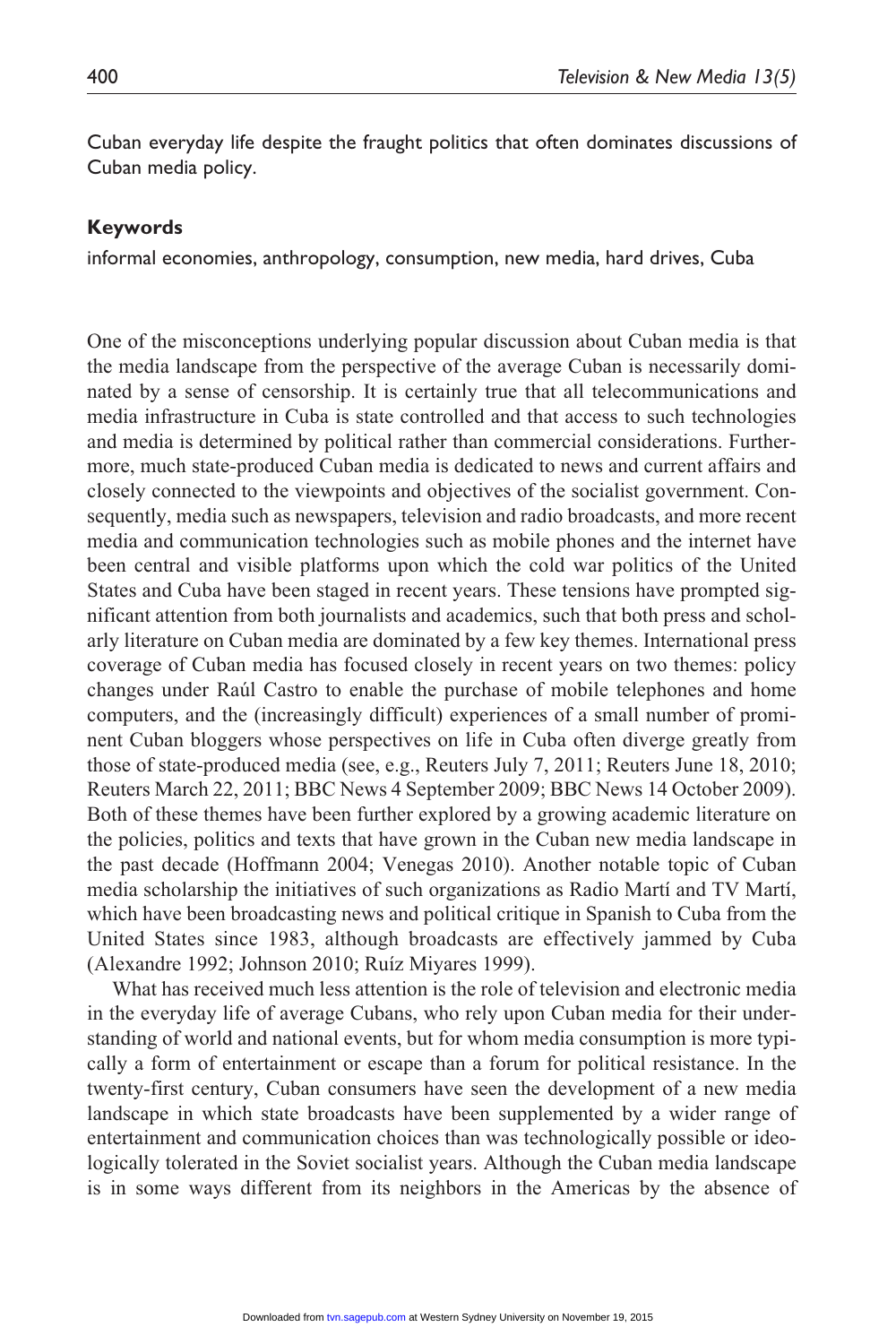commercial media and some limits on access to media technologies, there are also ways in which the typical media consumption in Cuba is much the same as anywhere in Latin America. For the most part, people switch on their televisions to enjoy the evening *telenovela*, rent or copy DVDs to watch Hollywood movies, and a few also check their email to keep up with faraway friends and family.

Recognizing similarities to other media landscapes is as important as outlining the differences if we want to understand how and why the media system is such an important dimension of everyday consumption in contemporary Cuba. In particular, this article discusses how the tactics of invention and circumvention that Cuban consumers use in other spheres of everyday life are also deployed in their pursuit of electronic entertainment. Indeed, it is the pursuit of such entertainment, much more than an interest in politics, which motivates Cuban media consumption. Later, I explore how "mobile media"—a phrase of increasing currency in media studies—take unique and specific forms in Cuba and also move technology-enabled sectors of the Cuban community closer to the global circuits of popular culture that dominate the media landscapes of their contemporaries elsewhere in the Americas. But first, it is important to understand how informal networks have long been important to most aspects of Cuban consumption—and how since the 1990s, *lo informal*—the informal—has in many ways become the definitive manner in which the problems of everyday life are resolved (Fernández 2000, 29–32).

### **Informal Networks in Post-Soviet Cuba**

My own research on Cuban media has formed part of a wider study of everyday consumer practices in post-Soviet Cuba, such as shopping for groceries and furnishing and renovating houses (Pertierra 2011). This research began with fourteen months of participant observation in the eastern city of Santiago de Cuba in 2003 and 2004, and continued with follow-up visits to Cuba in 2006, 2008, and 2009. Across each of these visits, I have also conducted semistructured interviews with a combined total of slightly more than forty people of varying age groups, on their ideas and practices that relate to the acquisition of consumer goods (including media and communications technologies), as well as interviews with fifteen of their Cuban relatives in Miami in 2009, and in Spain in 2010–2011. However, for this article I have deliberately selected only two case studies, of individuals with whom I have had a wider research relationship beyond the limits of the interviews excerpted below. Although the limited sample size of this research can give neither a representative picture of Cuban media consumption nor a clear taste of future Cuban media trends, I argue that these case studies do exemplify how Cuban media practices might best be understood by locating such case studies within the broader context of consumers' practices in their post-Soviet economy.

While Cubans may not always define their current experiences of post-Soviet socialism through the prism of political censorship, the quality that most agree *does* define daily life in a post-Soviet economy is the perception of scarcity (Pertierra 2011,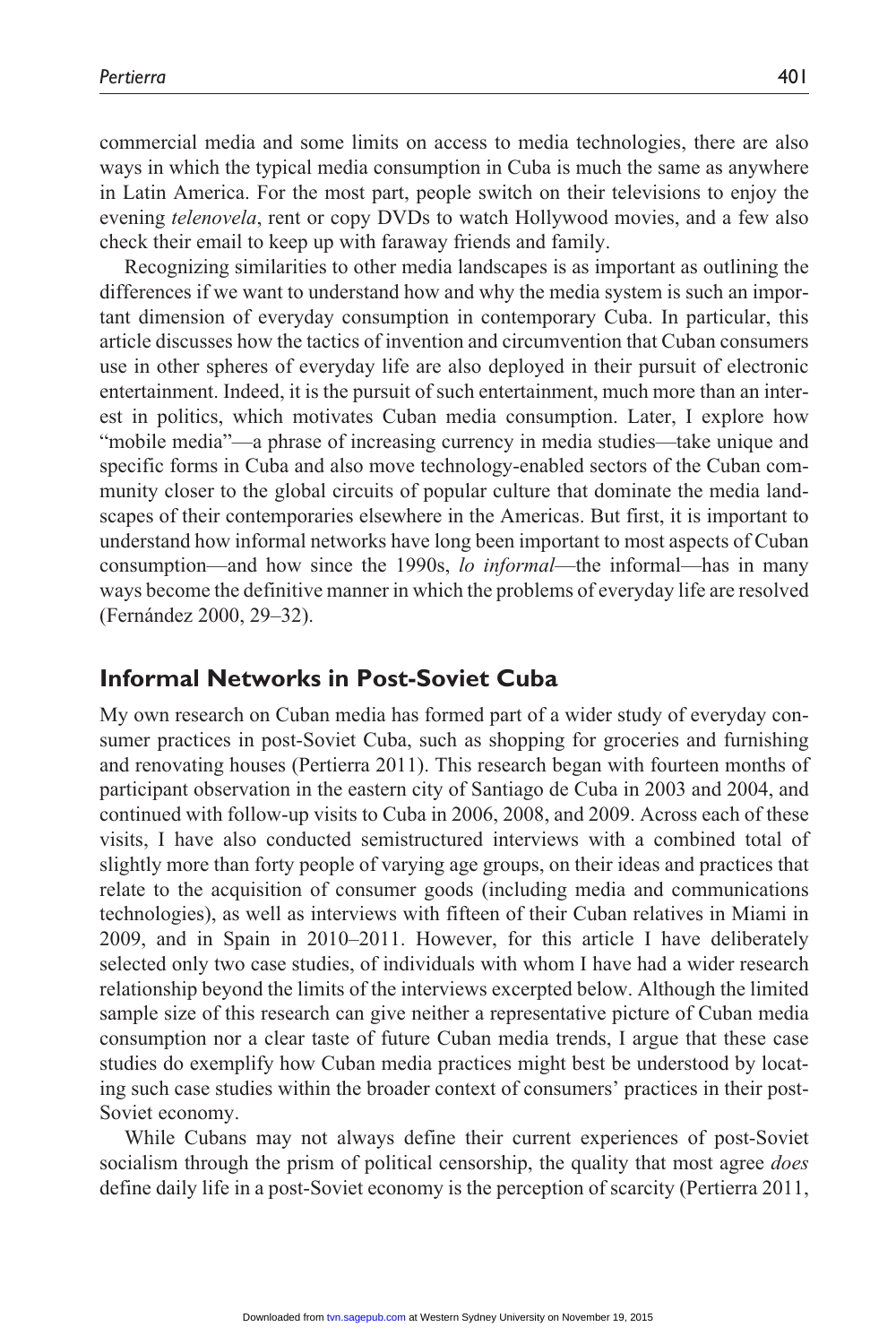75–106). A lack of access to goods (not only media technologies but also more basic consumer goods such as groceries) is such a common frustration for Cuban citizens that it has become the most common complaint that people make about their lives, regardless of political affiliation, age, gender, or race. As many scholars have documented, the economic crisis that gripped Cuba in the early 1990s when the withdrawal of Soviet support was compounded by the implementation of U.S. trade sanctions, led to waves of economic reforms in which the state has reduced its role in the distribution of certain goods, without opening the economy to market forces in the ways which fostered consumer growth in other postsocialist economies of Europe or Asia. As a result, most manufactured goods are expensive, hard to find, only sporadically available, and in some cases are not legally sold in Cuban stores. Unsurprisingly, when faced with such circumstances, Cuban consumers who do actually have the means to purchase goods turn to the black and grey markets, largely facilitated through informal networks of friends and family, to meet their needs. It is important to note that whether using "black" markets (illegal but sometimes tolerated) or "grey" ones which may be semi-legal and overt, acquiring goods through informal means is standard daily practice, and is seen as normal or even admirable behavior that is not necessarily a disavowal of the Cuban state or of the socialist economy. Anthropologist Marisa Wilson has noted with reference to food provisioning in Cuba that "legal rules may be broken in everyday life, but there is moral difference in the local economy between acceptable and unacceptable illegal activity, a distinction which stems from the wider cultural system" (2009, 175). Black market transactions are not relegated to the domain of the poor or marginal, but are also conducted (in most cases quite openly) by upstanding members of the Cuban community, including salaried professionals, union members, operators of licensed small businesses, and devoted parents. Using black and grey markets to acquire consumer goods is seen simply as a necessary and inevitable way to provide for one's family in difficult circumstances.

As scholars of other socialist societies have suggested, a thriving informal sector can actually enable the maintenance of a socialist state (Ledeneva 1998, 3; Pérez-López 1995, 1; Sampson 1987, 122; Verdery 1996, 27). Although socialism may influence forms that informal markets take, there are many other market systems in which a weakness of the state enables informal economies to prosper. Research in West Africa and Latin America for example has described communities in which many economic practices have minimal interaction with state bureaucracies (Castells and Portes 1989; Hart 1973). Other ethnographies have demonstrated that affluent capitalist economies have important informal economic sectors that may compensate for formal sector opportunities in marginalized areas (as Mollona found in Sheffield 2005), exploit social capital to support new migrant communities (as Stoller notes in his research on African traders in New York City 1996) or circumvent bureaucracy in such a way that it effectively bolsters the formal economy (as Castells and Portes describe with reference to Italy 1989). Cubans are therefore not alone in combining official institutions and informal networks for everyday consumption, although there are local forms of informal trade that can be substantially different from informal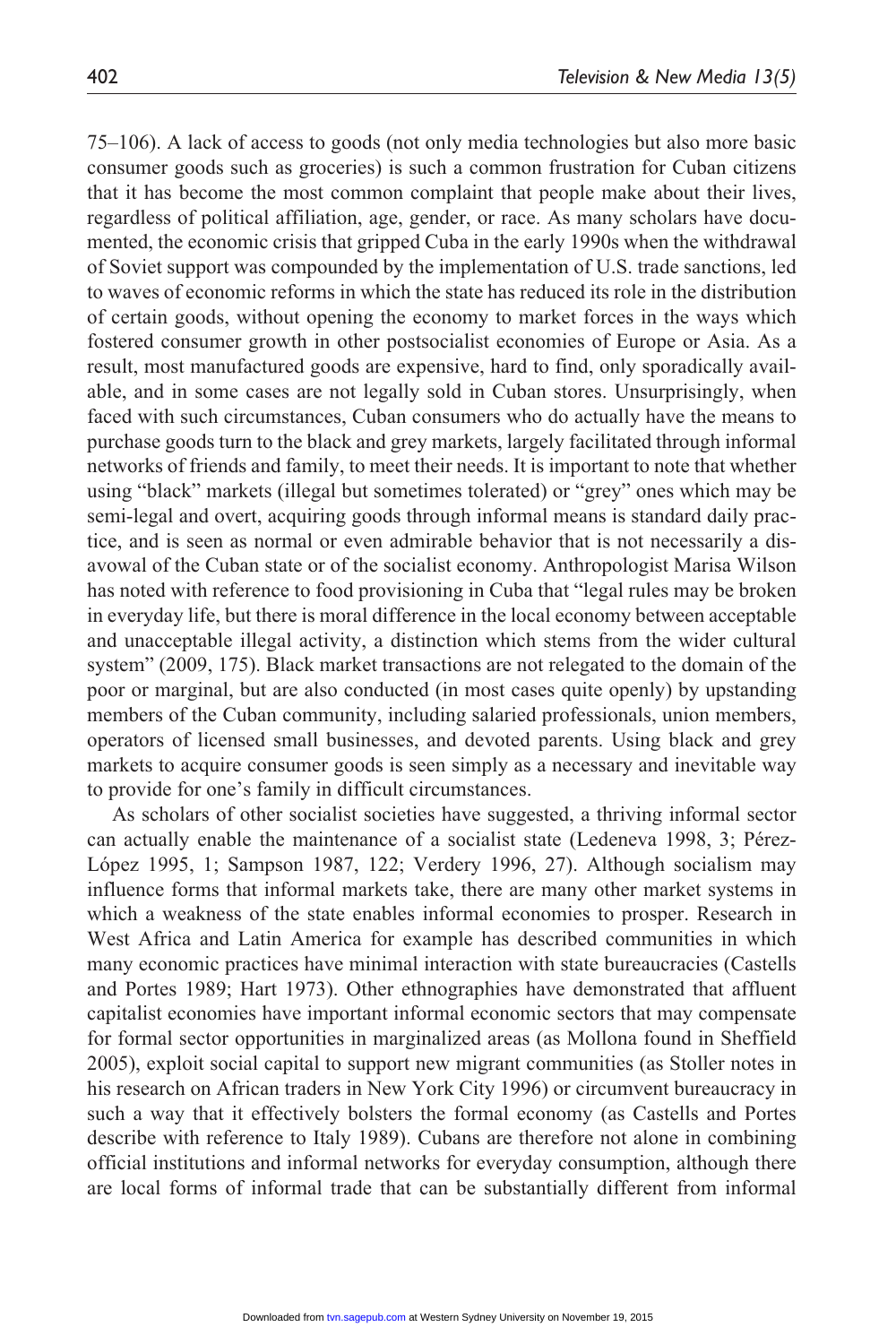economies elsewhere. Nor are Cubans alone in using social networks as a useful strategy for consumption both formal and informal. Consumers in all societies, whether socialist, capitalist, or otherwise, cultivate personal relationships that defuse the social distance that trade is seen to create. Nevertheless, the emphasis in socialist states on the state-managed distribution of goods does seem to have a particular countereffect in that many socialist consumers particularly value their personal networks as a resource to offset state-imposed constraints. Several anthropologists studying the transition to postsocialism in Central and Eastern Europe recognized that in many socialist era communities, "social connections were the principal means of obtaining scarce consumer goods and services" (Berdahl 1999, 115). The literature demonstrates that in socialist Russia, East Germany, Romania, and Hungary, gifts, barter and bribes were at least as common as commercial shopping for everyday groceries (Berdahl 1999, 118–20; Kenedi 1981; Ledeneva 1998; Verdery 1996, 27–29). As one of Daphne Berdahl's informants in a newly reunified Germany explained, in a socialist economy, "Money actually did help you: it helped maintain the connections! But the connections were most important" (1999, 120, see also Sampson 1987, 131).

Within this context, where practically all realms of consumption rely on informal networks of support that both make up for and, paradoxically, maintain a centralized economic structure, it is hardly surprising that global developments in digital media technologies have allowed Cubans to create a flourishing informal media economy, in which both material technologies and digital contents are exchanged, gifted, rented, and sold. Individual media technologies have enjoyed different degrees of support and distribution in postrevolutionary Cuba. At one end of the spectrum, television and radio have been central to the development of Cuban socialism, with the state using television and radio programming to shape revolutionary communities. In addition to harnessing radio and television broadcasts to further the revolution, the Cuban state actively distributed media technologies to much of the population. Televisions were acknowledged to be important symbolically and practically, as the revolution was literally brought into living rooms through televisions acquired by way of workplace schemes and neighborhood committees. Such acknowledgment is in stark contrast to the limited tolerance of other media technologies outside of work-related activities. There has been intensive investment in telecommunications infrastructure since the 1990s, which suggests that the Cuban government intends to gradually increase nationwide access to new media and communications. In February 2011, a fiber optic cable from Venezuela was connected to Cuba just kilometers from my own research site in Santiago (Reuters 10 February 2011). However, until April 2008, personal internet access and personal cell phone accounts were prohibited for Cuban citizens, although anecdotal evidence suggests a thriving black market has existed in both technologies for some years. In 2009 World Bank figures list Cubans as having some of the lowest rates of cell phone subscription (4 subscribers per 100 people) and internet access (14.3 users per 100 people) in the Americas, although such data fail to capture the many informal ways in which Cubans make use of informal and/or illegal services (World Bank 2009).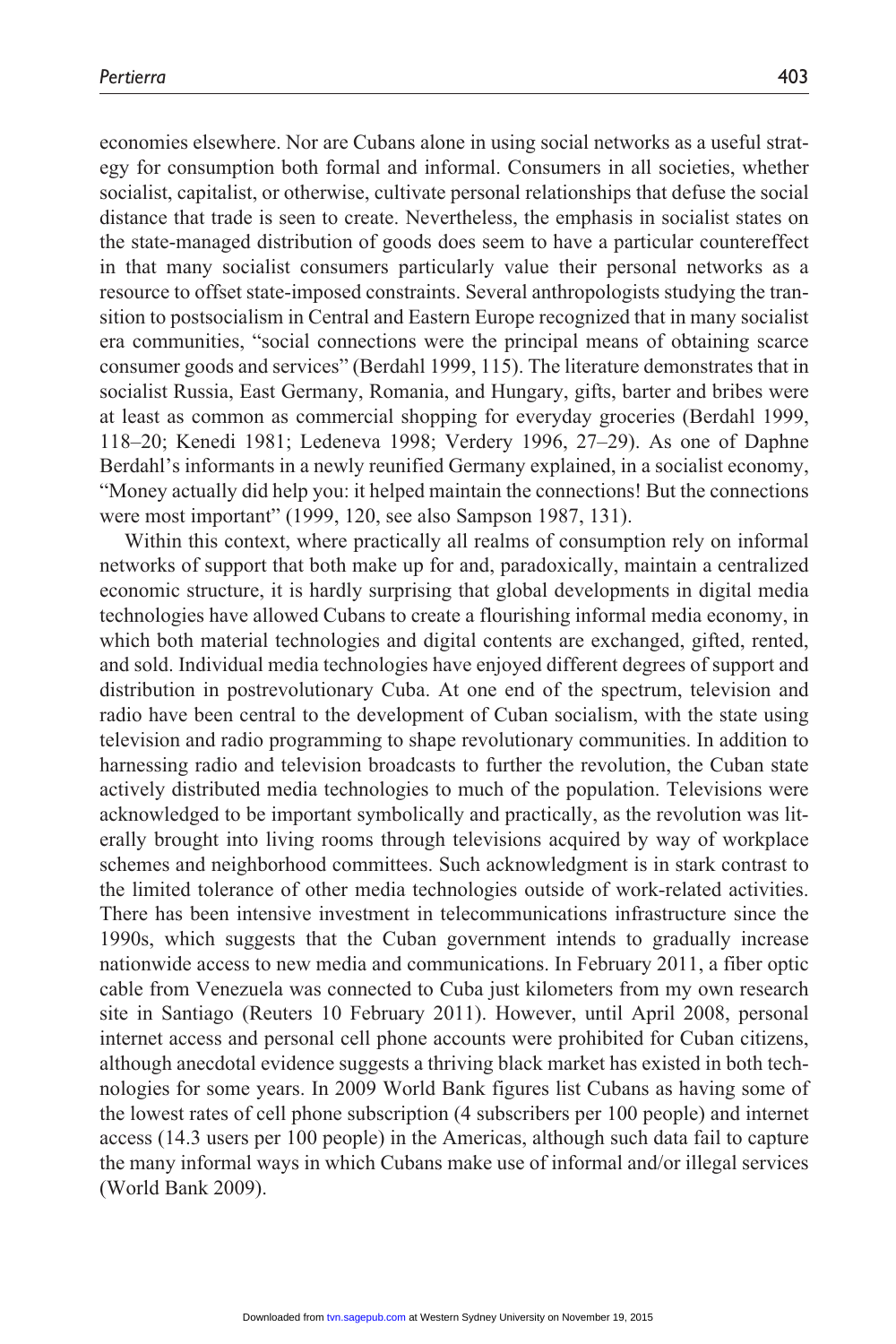Since the beginning of the new millennium there have been thriving informal networks through which stereos, computers, VCR, and later DVD players have reached a small but notable minority of the Cuban population. In 2008 the same legislation that allowed Cubans to buy cell phone contracts permitted the sale of DVD players and home computers. Prior to this, only a very few Cubans could obtain home computers, VCRs, or DVD players that were "licensed" by the government for specific workrelated purposes. Families with senior professionals at state enterprises might be permitted to buy a computer "with papers," or a senior media professional might have had a home VCR "with papers." But before 2008, the principal method of acquiring such technologies was through the black market. Their legalization in 2008 seems if anything to have bolstered the black market trade, as the prices for such goods in government stores remain higher than through informal networks.

VCRs, DVD players, and computer parts can be brought into Cuba in a number of ways; throughout the 1990s, seamen were commonly believed to be the major source of VCR players. The large numbers of professional workers sent overseas on "missions," working as doctors, engineers, or consultants in developing countries, are permitted to send home large quantities of goods for personal use, and it is thought that many people use their quota to send home items to be resold by friends and family. A more personal, but still common, source for electronic goods is in the suitcases of Cuban emigrants or entrepreneurial tourists on return visits, although at various times customs prohibitions on such items have been enforced. In these and other ways, the very constraints that prevent many Cubans from media technologies have presented opportunities for profit, at least for those with access to international travel. This black market has not been consistently policed, as the Cuban government has chosen to ignore the entry of black market media technologies, focusing instead on policing the rare moments in which people use such media for explicitly counterrevolutionary protest.

With a growing number of Cubans having access to computers, DVD players, and other media technologies, other opportunities for profit lie in the rental and reproduction of music, games, film, and television programming. Over the years that I have been following media consumption patterns in Cuba, from 2003 to 2010, the variety of film and television programs available, and the speed with which they arrive to Santiago de Cuba, have notably increased. The latest evidence of the acceleration of the informal media flows that supplement formal broadcasting channels is the use of external hard drives as mobile media devices by technology-literate Cubans, particularly the young and educated.

## **External Hard Drives as Mobile Media**

In media studies, the term *mobile media* has been used to refer to the practices surrounding portable devices that are networked and/or based on cellular service (Goggin 2008). A body of literature has emerged examining global developments in which mobile phones, previously regarded as merely communicative devices, are media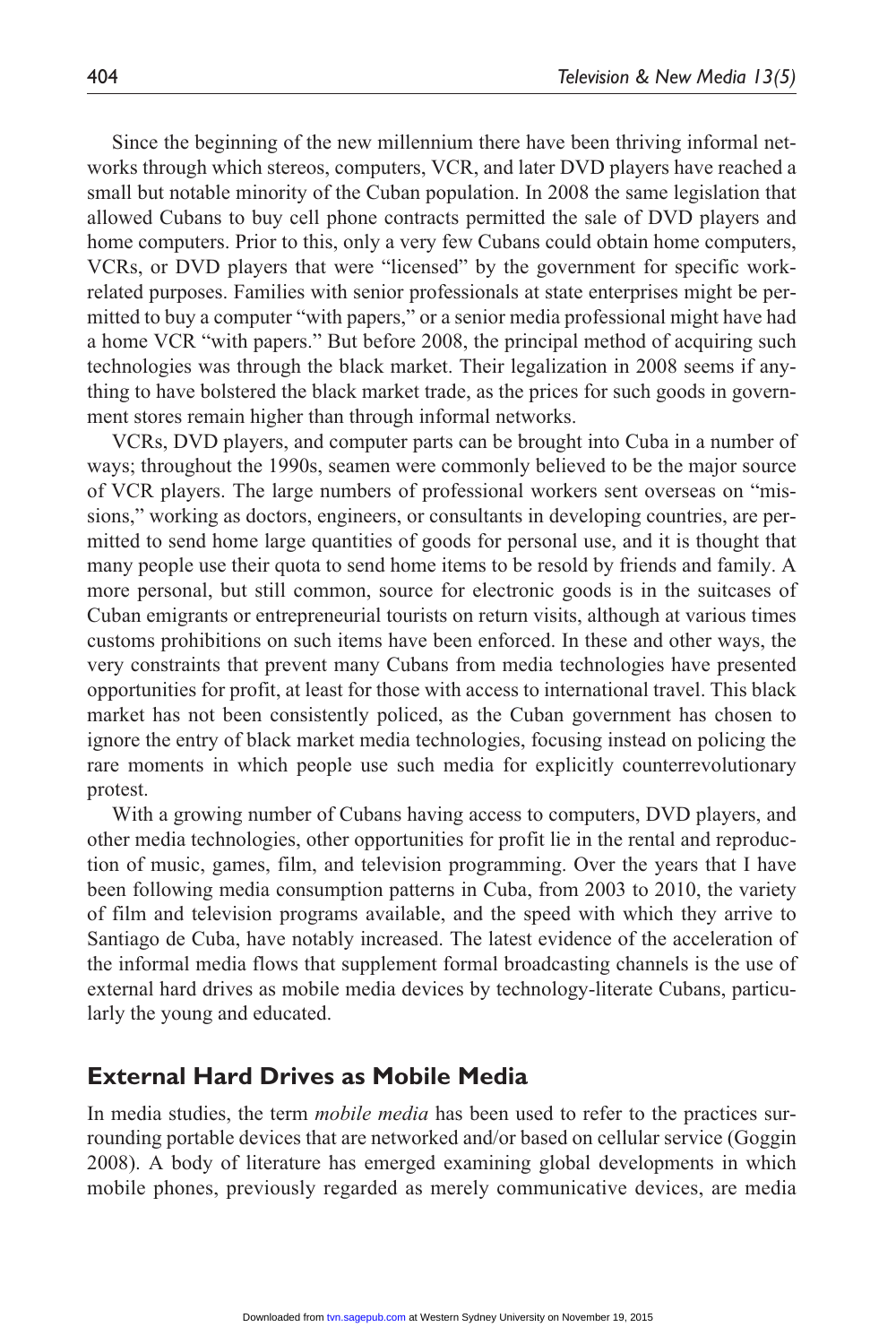devices as well, for viewing films, playing games and accessing the internet. Anthropologists have been engaged in such research, not least because cell-phone technology has been strongly adopted among low-income communities, well beyond the Anglo-American strongholds that have been typically featured in mainstream media scholarship. Mobile media have been shown to be especially appealing for consumers in places where the older infrastructures of broadcasting and telephone service are not easily accessed or not developed; furthermore, many plans for mobile phones involve only small outlays of cash at regular intervals, making payment more manageable in the context of poverty or unpredictable income (Horst and Miller 2005; Pertierra et al. 2002; Slater and Kwami 2005). In most developing countries studied in such literature, commercial corporations oversee the investment—and enjoy the profits—of mobile telephony and/or internet infrastructure where governments have been unable or unwilling to build one. But in Cuba, limitations on foreign investment, and ongoing controls that limit individual access to networks, mean that mobile media use lags behind most other Caribbean nations.

In Cuba, a different kind of mobile media is having an important impact on everyday media consumption: the external hard drive. The technologically knowledgeable, rather than relying on an infrastructure to upload or download media content, use external hard drives connected to devices via USB or other ports to copy and move large amounts of media content between computers, for later viewing on media players or burned in CD or DVD format. It is the nonnetworked quality of portable hard drives that makes them an ideal technology in Cuba—they do not require a constant connection to electricity and are increasingly affordable. Unlike better known forms of mobile media, hard drives can operate independently of telephone, internet, and computer networks. Whereas internationally the connectivity of mobile media is an appealing feature, in Cuba the disconnectivity of hard drives is even more appealing. Mobility is in this case produced by physical portability, such that relatives abroad can bring hard drives to Cuba when visiting, or send money for drives found relatively easily on the informal market. The use of external hard drives as mobile media is limited to those with a home computer and the technology to use such devices. Nonetheless, the increasing use of hard drives to copy and circulate media content is affecting the wider community by increasing the diversity of media content available on the informal market, allowing the development of generalist and specialist media rental services and almost immediate access to international shows and series. Such services mostly rely on the almost-weekly arrival of "packets" (*paquetes*), which are digital compilations of films and television that have recently been broadcast in Mexico and the United States. To give a sense of the media consumption practices, including the circulation of packets, that are commonplace for people with access to hard drives, I present below Milene and Noel—both identifying as white, under thirty, with a college education and relatives abroad. During my discussions I was struck that they regarded their access to and consumption of literally hundreds of television programs and films as normal, despite living in a country in which almost none of the hardware that supports their consumption habits can be bought in official shops, and in which all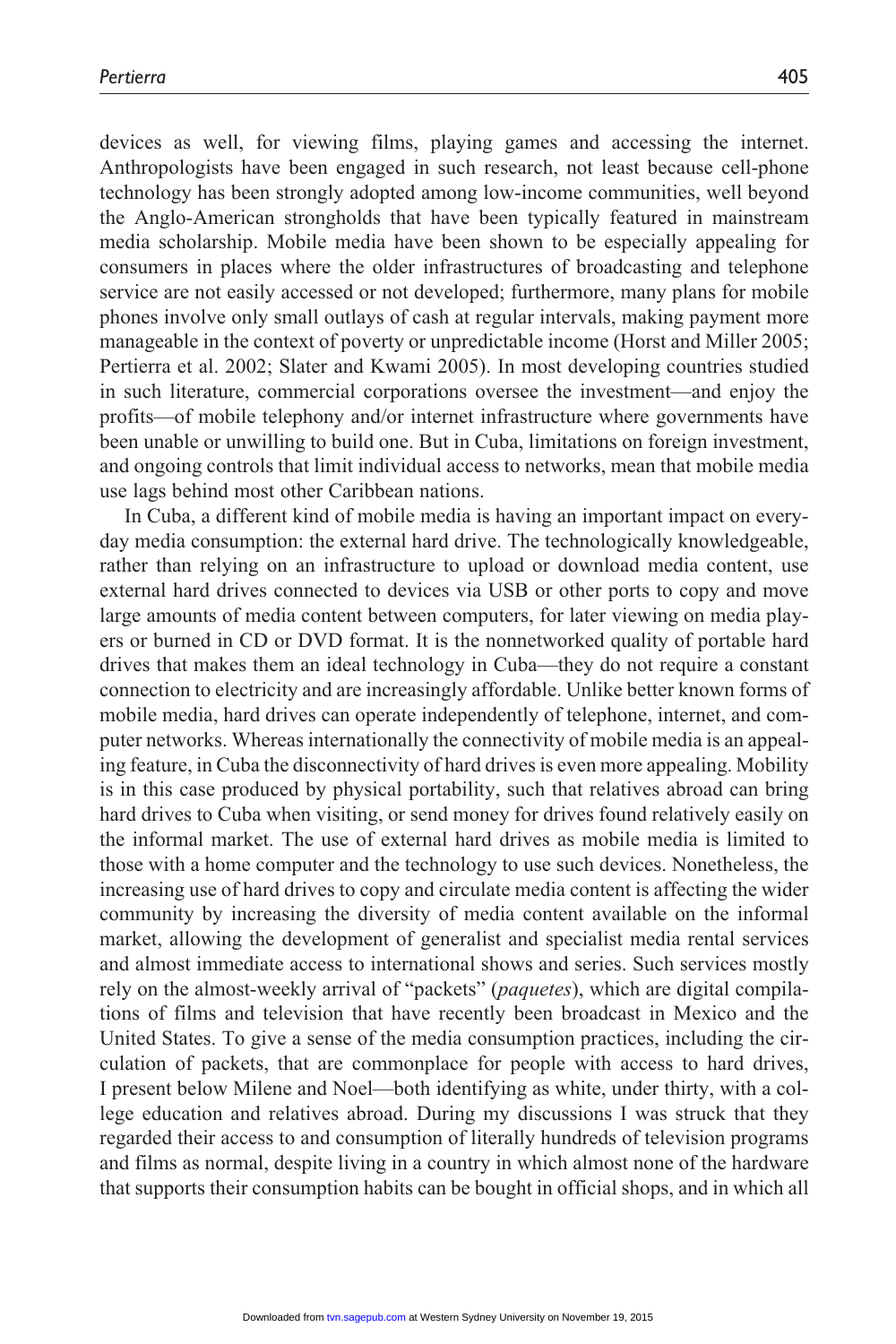formal media channels are controlled by a centralized government that is officially hostile to the commercial aspects of globalized consumer culture. Just how this may be so, and why it seems to work, is addressed toward the end of this article.

# **Milene**

Milene is a twenty-year-old university student. She has her own laptop computer, which a relative bought for her. She has two external hard drives with capacities of 500 GB and 250 GB. Her smaller drive was bought overseas by relatives and given to her. The bigger drive was bought by other relatives in Spain and sent to Cuba via mutual friends. She has had the 500-GB drive for five months, and the other for more than a year. Because Milene uses a computer for her studies, her family abroad send computer-related gifts to her rather than items such as clothes. But her computer and hard drives, she admits, are used for her leisure time as much as for her studies; since there's "nothing to do" in Santiago, she spends all her time at home. Milene describes her film and television viewing habits as a "vice," and she will often stay up until 3 a.m. to finish a television series, but she says she is far from abnormal in the number of shows she collects and watches, and that "70 percent of people her age do the same thing," at least among her circle of family and friends.

As we start to look at the contents, Milene says that she "copies everything" ("yo bajo de todo") including series, films, soap operas, music, and Japanese anime, of which she is a fan. Although she doesn't know the person who downloads the material she gets, almost all of her hard drive contents come from one friend, who gets it from another friend. On the day of our conversation she remarked that the contents now were quite "old," by which she meant that she hadn't updated them for more than two weeks. Milene had seventy-one films stored, which was normal or perhaps on the low side for her, as she tends to delete films once she has watched them, and only keeps those that she thinks her sister might enjoy or that she regards as "classics," such as *Lord of the Rings* or *Silence of the Lambs*. She rarely stores an entire series, and tends to copy them in installments, but Milene had 123 episodes of various television shows from the United States including *Battlestar Galactica, Grey's Anatomy, The Mentalist*, and *One Tree Hill*. Telenovelas she regards as a separate category, and although she does not watch them very attentively, Milene did have episodes from six different telenovelas stored on her hard drive (enough to fill between six and eight CDs). Milene tends not to store entire telenovela series, but they are so prevalent on the hard drives from which she copies—especially those from the Dominican Republic, Venezuela, and Mexico—that she will watch them with her mother or friends. Many of her friends copy telenovela series even though they are broadcast on Cuban television, because it is "the fashion" to watch the series to the end and find out what is going to happen before the national series has concluded.

In Milene's opinion, television series are most in demand among Cuban consumers, followed closely by music videos, with young people copying reggaeton music videos or audio files, which are easy to store in the hundreds as they take up less disc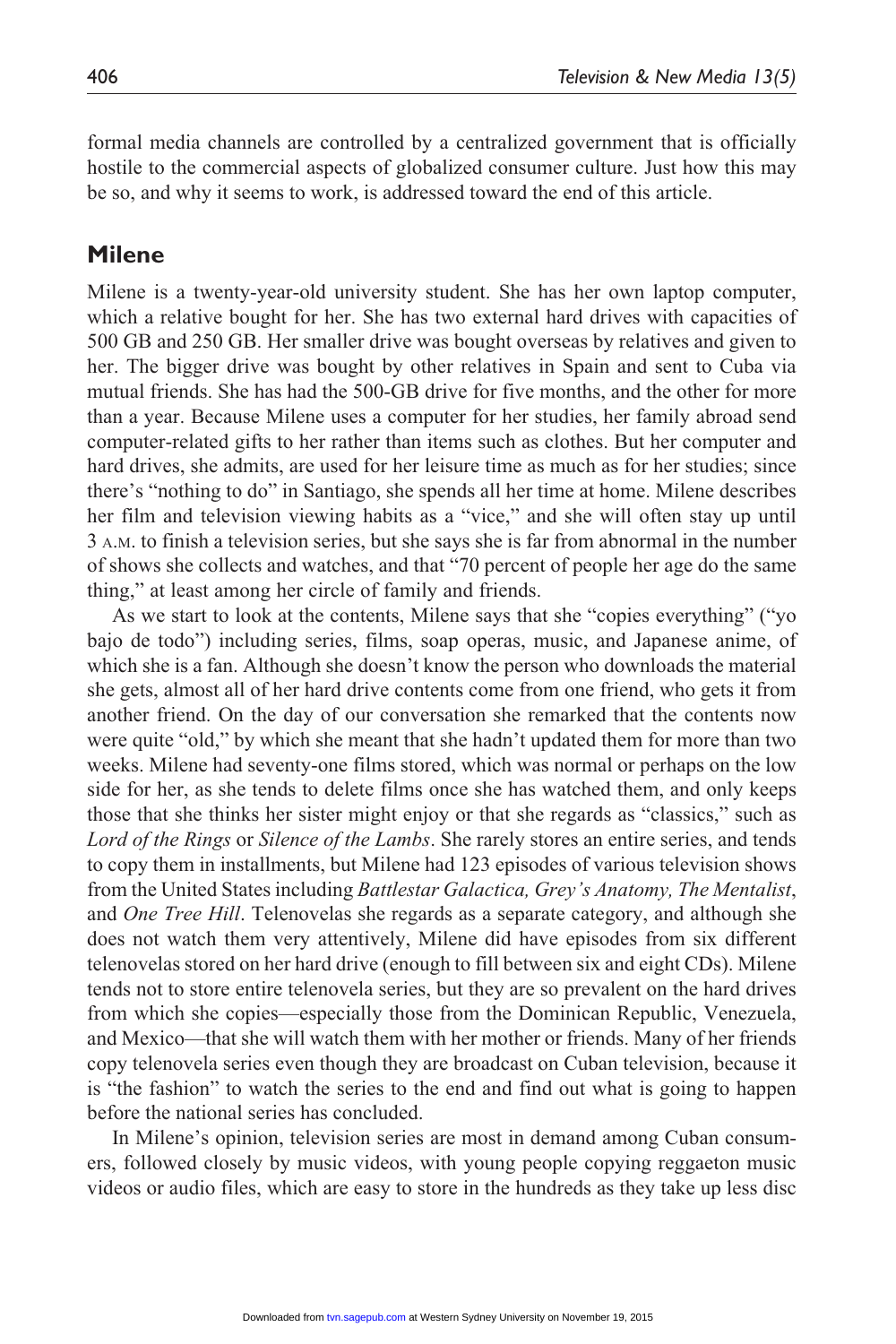space. Milene has around one hundred songs stored on her hard drive, which she describes as "mostly old." She is even less interested in other genres of television content that are found in the "packets," listing reality shows, talk shows, the Grammy Awards, beauty pageants, and "shows from Miami" as among the items that she does not burn even though many of her friends do. Instead she dedicates more than half of her hard drive space to the anime series that she loves, and on the day of our conversation Milene had twelve entire anime series, with each containing approximately fifty episodes.

As Milene knows many people in the circles of students and IT professionals who either download small items themselves or get free copies of packets that are destined for rental businesses, she never pays for hard drive content. In turn, she frequently copies films or television series for friends or family members to watch, either on computers or DVD players. Through her university friends, she has come into contact with people running successful rental businesses, including one acquaintance whom she describes as having a "bookshelf full of more than hundred hard drives full of shows, and he rents them out." Another rental business specialized in copying old television shows from VHS to DVD, and this collection focused on Brazilian telenovelas and early U.S. hit shows that were popular among Cubans in the 1990s.

### **Noel**

Noel is twenty-five years old and recently completed his engineering degree and now works for a government ministry. As his father works abroad and sends him remittances, Noel has had a computer at home for around six or seven years, one of the first in the neighborhood. Just a few weeks before our interview in 2009, he had been sent a new external hard drive with 500 GB capacity from an overseas relative. Previously he had a 60-GB external hard drive, which he has now installed in his computer. Before he had the external hard drive, Noel would sometimes remove his computer hard drive and take it with him to copy large quantities of media. But as he found this a bother, until 2008 Noel would most typically take two or three USB drives with a total capacity of around 10 GB and look for something specific that he wanted to copy, such as an episode of a television series that he had missed.

Since acquiring a high-capacity portable drive, Noel has become less discriminate in the media he copies, although he still dislikes leaving too much content on his hard drive and tends to organize his files and delete the films and television series he has already watched. In our conversation we likened this tendency to keeping his room neat and tidy. Noel particularly enjoys films, and at the time of our interview he had copies of all of the 2009 Oscar-nominated films on his hard drive; Noel most actively seeks films, including nominees for categories such as Best Foreign Film. By talking to friends or checking the internet, Noel finds the list of nominees, and he and his friends share news about which films are circulating on the latest packets of audiovisual media so they can collect all the entrants and watch them before the Oscars are awarded. When a new packet arrives, Noel's friends let him know; he and his friends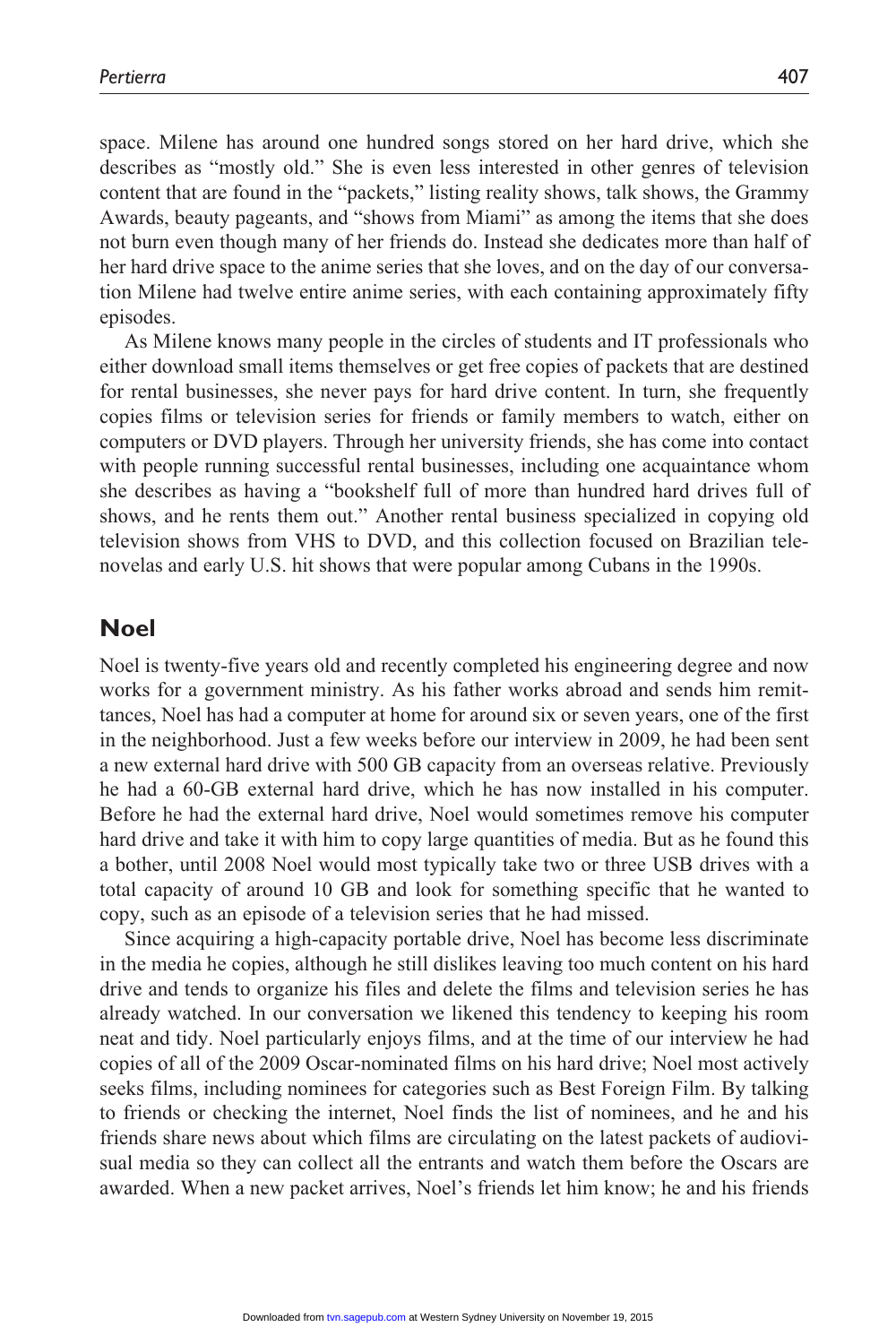circulate media among themselves and with others for free, but he does know people in his neighborhood who use rental businesses regularly. If a typical packet contains between thirty and forty films, Noel will begin by copying them all from his friend, and then deleting those of no interest, ending up with between six and nine films in his estimation. Noel explains that the contents of packets are mostly geared to the most rentable media, and are full of action films or other genres that he dislikes.

Although packets sometimes arrive weekly, Noel can spend up to a month waiting for new media that is worth his while to copy from friends. During our interview, Noel had not updated his hard drive for more than three weeks, and the most recent packet was numbered "Packet 191/192." In addition to several of Oscar-nominated films, this packet included the bootleg version of "Wolverine" that had been circulating online. Television series also took up much of Noel's hard drive space, and he had selections from more than fifteeen U.S. television series during our conversation, including *24, Prison Break, Grey's Anatomy*, and *The Sopranos*. Although *Grey's Anatomy* and *The Sopranos* were being broadcast on Cuban television at the time, Noel had been watching the newer episodes to get ahead of the weekly broadcast. Like Milene, Noel listed a number of genres that formed the bulk of packets but in which he was uninterested, so that telenovelas, talk shows, reality shows, music compilations, and wrestling were among the shows that some of his neighbors and friends enjoyed but that he disregarded.

## *Paquetes* **as Transnational Media Networks**

The media rental businesses for which these packets are produced are not an entirely new phenomenon in the Cuban informal market. In the early 2000s, when video rental businesses were prospering in Santiago de Cuba, cassettes of films and occasionally older television series would circulate among business owners (Pertierra 2009). They originated in Havana, said to have been smuggled in from Mexico or videotaped from illegal satellite connections. This system was effective; it could take as little as three weeks to receive a popular film on videocassette in Santiago de Cuba after cinematic release abroad. But new stock was not quickly replenished, and a typical video rental business would hold a catalog of perhaps forty titles at a given time because they needed to reuse videocassettes. In comparison, a hard drive with a capacity of 250 GB, which in 2009 was no longer considered high capacity in Cuba, can store more than two hundred television episodes or films, allowing illegal rental businesses to have a much wider range of stock. Furthermore, the ability to store films and other media on external drives makes downloading films, given Cuba's limited internet network, more possible. Although I have not interviewed people engaged in such activities, a number of informants told me that IT administrators for large state operations with internet accounts such as hotels or large workplaces will consolidate individual (i.e., small) worker internet quotas to download media content using file-sharing networks. Before downloading programs, software is downloaded that accommodates slow connections and downloads files in small files over hours or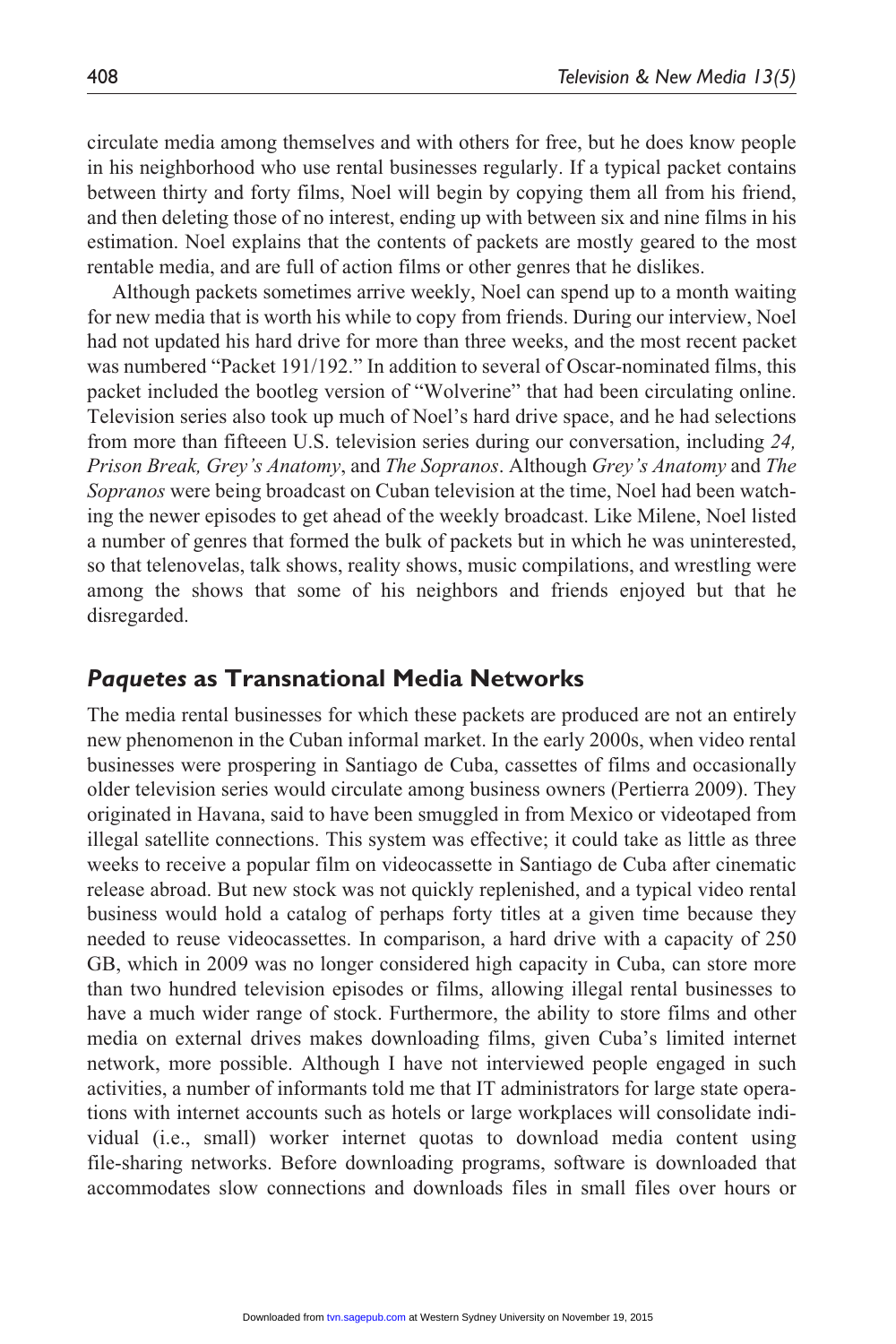days. Not all downloading takes place illegally; many of the most active in Santiago de Cuba are students whose degrees grant them high-quota internet access. IT students in other regions of Cuba have established websites on the Cuban intranet with files of films and television shows for download by fellow students.

The speed with which packets arrive in Santiago is frankly astonishing, and Noel only slightly exaggerates when he says, "If they show *Prison Break* in the United States on a Wednesday, by Thursday it is here." In 2009, I watched television in Mexico and Miami for two weeks before arriving in Santiago de Cuba, and during my first week, episodes of *Grey's Anatomy* broadcast in Mexico two weeks prior were already on Noel's hard drive. That same week, I talked to one of Noel's neighbors about a comedy show *Esta Noche Tonight*, which broadcasts on the Miami channel Mega TV, and he had already seen one of the episodes received in his packet that I watched ten days earlier in Miami. Although the contrasts typically drawn between life in Cuba and life in Miami have never accurately portrayed the ongoing connections across the Florida Straits, the mobility of television programs in 2009 demonstrate the connections in almost real-time that increasingly characterize the consumption practices of urban Cubans, even if these are not representative of all sectors of the population.

As few Cubans have had privileged internet access, or even access to computers, in recent years there have emerged three circles of media user. In the inner circle are those who have direct access to downloading programs from the internet, which is largely undertaken for profit, but the contents of which is sufficiently low in value to be circulated for free among their friends. These friends also have access to portable hard drives, computers, or viewers connected to a DVD player. Both Milene and Noel would be on the outer fringes of this inner circle. The second circle of media users are those with a DVD player at home, who rent content on discs for which they pay by the program, or they may rent a hard drive, for which they pay by the gigabyte. A third circle of media users are the majority of the Cuban population who do not have a DVD player at home and therefore are excluded from everyday nonbroadcast media. Such people are not necessarily excluded from the media culture, as visiting friends or relatives with DVD players is a common, and many of the television series or films that circulate in packets are seen on Cuban television a few weeks or months later. Nevertheless, the policies of the Cuban government in limiting individual ownership or use of media and communications technologies have created significant inequities in the Cuban population; it is the strong hierarchy emerging from very limited access to the internet and computing technologies that allows a thriving trade in the rental of media content, the same media content that many people are copying and circulating for free.

Both Milene and Noel acknowledge that their computers and hard drives were invaluable gifts from close relatives abroad, and smaller peripherals have currency in the networks of sales and gifts through which so many consumer goods arrive in Cuba. Noel has a Spanish friend who regularly visits Cuba, and each visit he gives Noel a newer, larger USB device. Noel's Spanish friend will then take back the USB he had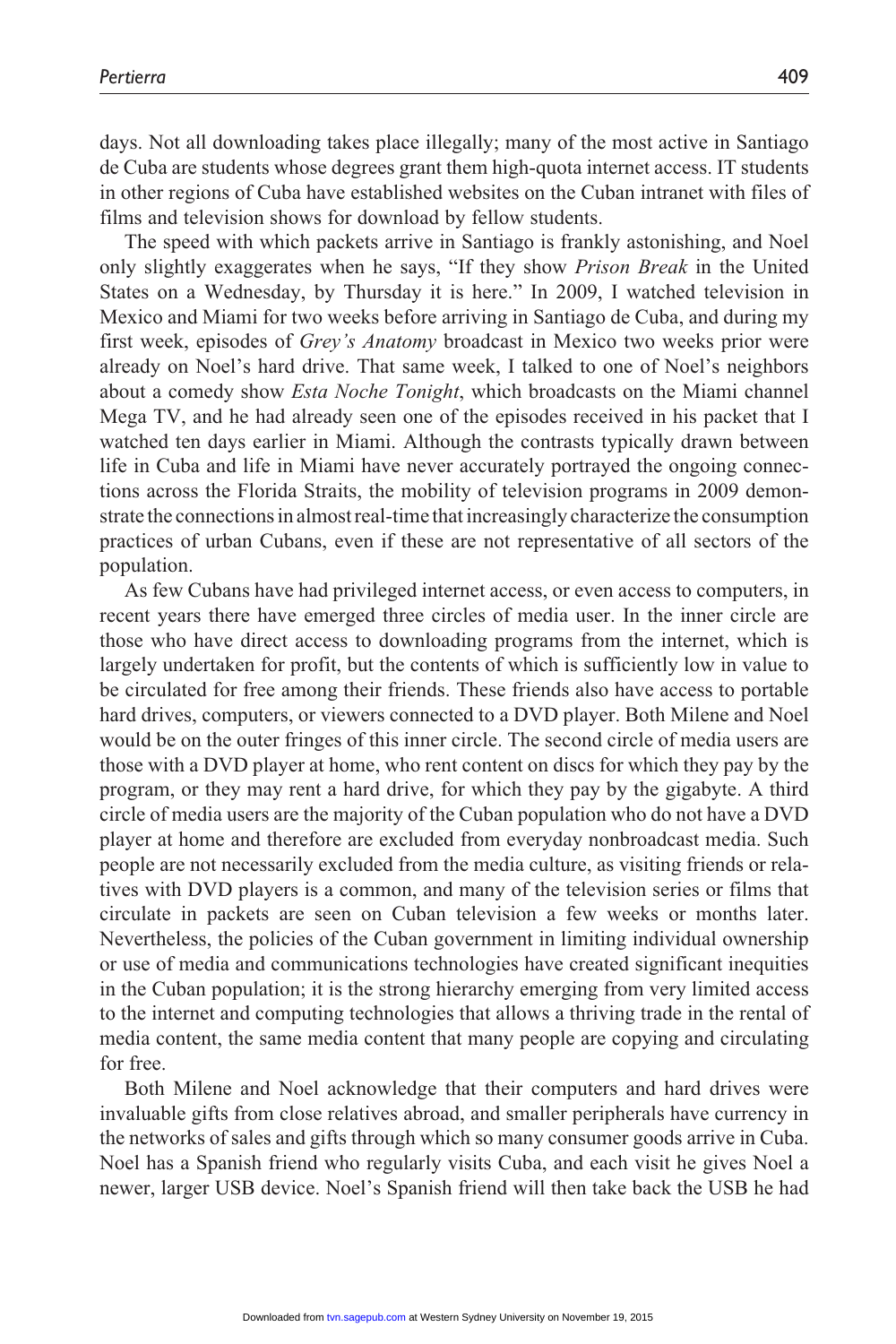given Noel on his prior visit, and re-gift that smaller USB drive to another friend in town. In contrast to larger items like hard drives, Noel describes USB drives as being "cheap": they are easy to give away, lend, or lose without much regret. Digital cameras, cables, adaptors, rechargeable batteries, and recordable DVDs are also circulated among Cubans according to their needs and means. This is just one of the ways in which Cubans are perhaps more conscious than most media consumers of the "double articulation" of media technologies, as they are constantly aware of the material commodities required to support their continued engagement with the flow of media content that arrives speedily from "outside" (*afuera*).

# **Isolation versus Connection**

The media landscape of Cuba is characterized by a deep connection to transnational circuits of media consumption despite the official isolation of the Cuban media industries and the technological isolation that limits the everyday connectivity of most Cubans to new media and information technologies. Transnational circuits of media and communication are not new—indeed, Cuba's isolation from the United States is often expressed or reinforced by the messages in letters, phone calls, songs, and videos that have long traveled back and forth in what Lisa Maya Knauer terms "audiovisual remittances" (Knauer 2009; see also Settle 2008 on letters). This deep connection to transnational circuits of media consumption is like the other forms of consumption experienced by Cubans as problematic, and even political, but not in the way that most international journalism has framed analyses of the politics of media consumption in Cuba. Global press attention is focused on the limitations placed on Cubans in their access to media by the effects of U.S. hostility toward Cuban technological development, and also on the Cuban government's ambivalence toward the social and political consequences of rapid new media access. But such press attention gives the impression that Cubans are effectively isolated from the popular culture shared in the rest of the Americas by mass media systems that are transnational and commercial in nature. This impression is far from the truth; although Cubans complain about the dullness of nationally produced television programs, or about the prohibitive prices of media technologies, at the same time they engage daily in the consumption of transnational media that is either legal and state supported (as in the case of television) or largely informal but clearly tolerated by the state (as in the case of the circulation of media through DVDs and hard drives).

For the most part, Cubans seek to supplement their television consumption with other media, not to access entertainment that is otherwise prohibited via state broadcasting but rather to increase the hours of leisure time spent watching films and television, to "time-shift" their viewing outside the broadcast schedule, to seek out special titles or genres that are not prohibited, and to share media as a social practice by which relationships are maintained and, in some cases, profits are gained. Although there is undoubtedly deeply illegal activity that does take place within the circuits of media sharing I have described above—anti-Castro satire, political documentaries, and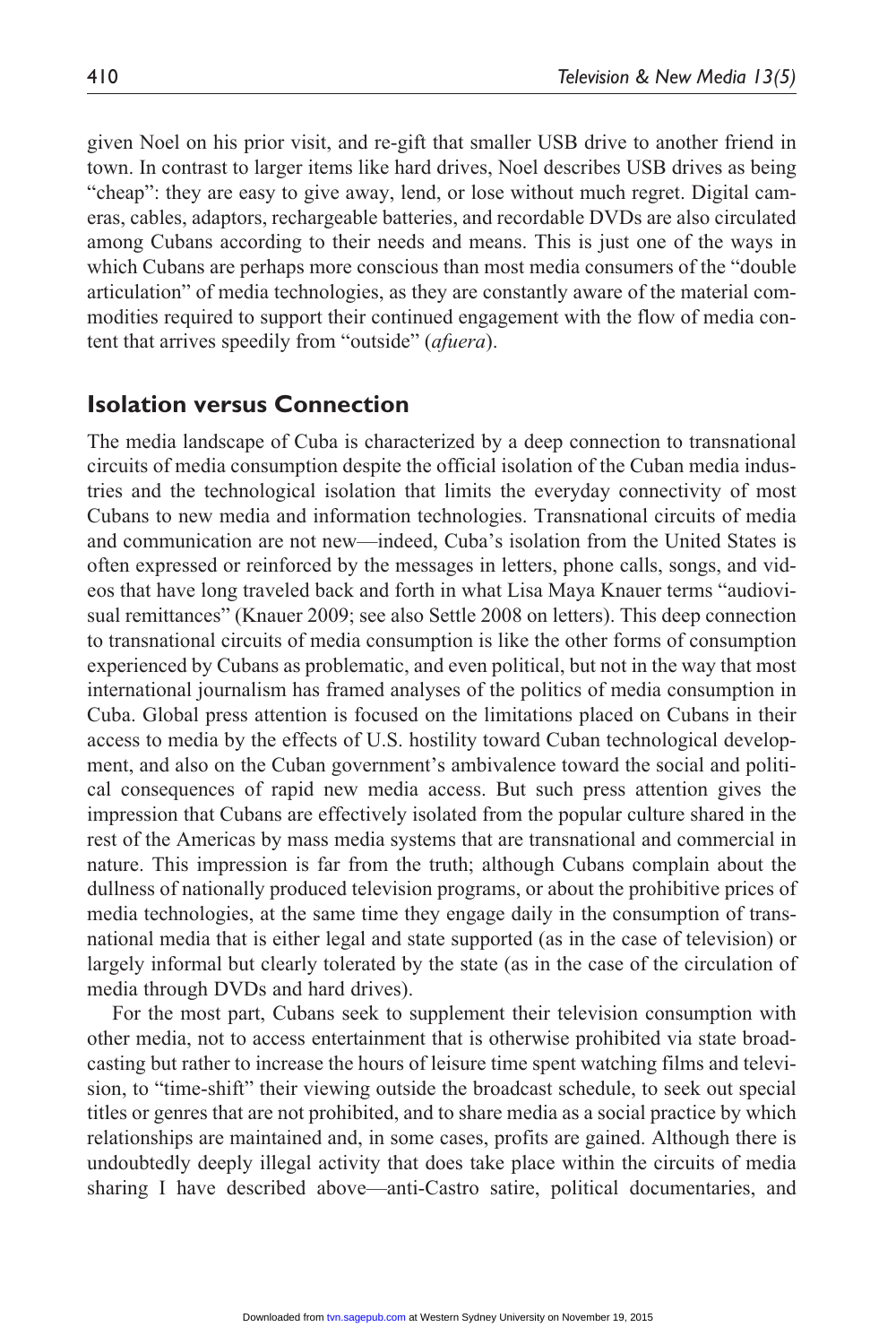pornography do of course travel along these routes as well—for the most part, media sharing and consumption is not problematic because of the content enjoyed. This is not only true of television but also of the copied and downloaded media that Milene and Noel were sharing with friends; each separately stated very clearly that they engaged in these activities openly, and that the authorities were aware of the circulation of packets and did not prohibit downloading by individual students and IT professionals. As Milene said, such downloading was permitted *para que los muchachos se tranquilizen* [so the young people relax], while Noel insisted that *a nadie le importa todo esto* [nobody cares about this]. My research has suggested that when complaining about media access, most Cubans are troubled not by censorship or political agitation, but by the politics and economics of access to media technologies such as DVD players and personal computers. People express resentments, vulnerabilities, and concerns about the widening gap between those who have access to the growing range of media technologies and those who do not, as what looks like a resurgent middle class of Cubans, who are technologically literate, highly educated, and have disposable income, devote more of their leisure time to media consumption that takes place behind closed doors. Poorer Cubans, through government initiatives that introduced audiovisual technologies to schools and workplaces, are often enjoying identical television content, for example, but to a lesser extent and in a different domestic context.

Residents with well-equipped households are increasingly concerned about theft and home security, and their poorer neighbors are inevitably aware of the material signs of upward mobility that cannot be entirely hidden. Therefore, the economic prosperity required to buy expensive media technologies, and the retreat into privacy that new media consumption practices enable, can be sources of suspicion. But at the same time, the appeal of maximizing the potential to enjoy and schedule leisure and entertainment within the home is consistent with the centrality of the domestic sphere to respectable family life.

Of course, it is in precisely this way that televisions, DVD players, hard drives, and other media technologies can be seen to have a deeply political role within the framework of contemporary socialism. Although all material objects can communicate identities, convey status, trace histories, or embody political and economic tensions, the objects and technologies of electronic and digital media such as televisions, mobile phones, computers, and zip drives have properties that make them doubly communicative. Few objects in modern industrial societies "speak to us" so literally as do media and communication technologies. Roger Silverstone and Eric Hirsch identify this capacity of media technologies as a "double articulation": both as technological objects and as transmitters of media they are the domestic technologies by which politics, economics, and culture can be most clearly produced, reproduced, and contested (Silverstone and Hirsch 1992, 1). From 2003, when my fieldwork first documented the role and importance of televisions, until 2009, when I interviewed young Cubans about their use of portable hard drives to store and circulate copies of international films and television shows, it has been clear to me that understanding media consumption requires analysis not only of the contents of and audience for media, but also of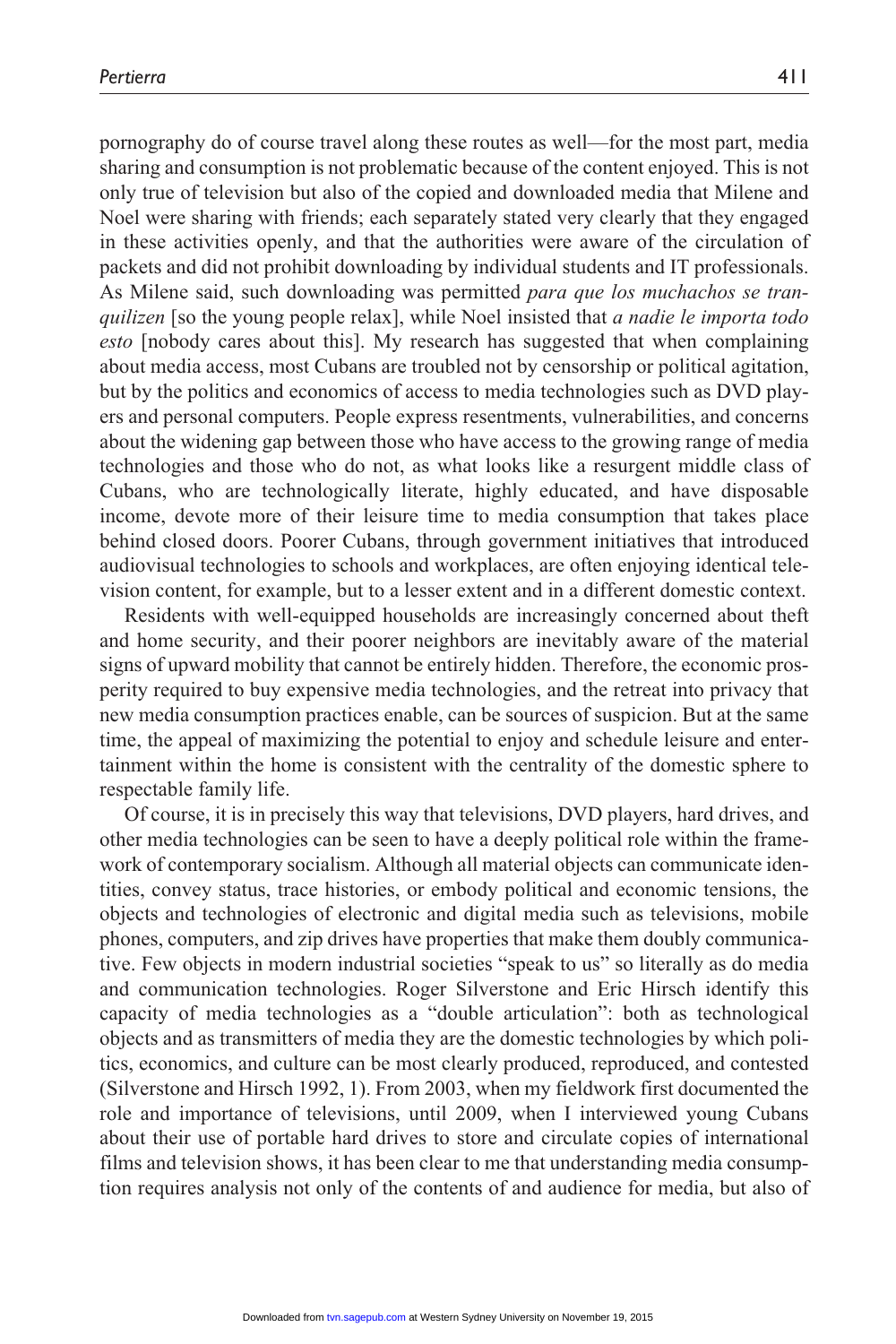the technological properties that have been transforming the everyday practices of Cubans, who have increasing access to media devices.

Perhaps more significantly, the unusual political and economic context within which Cubans access media forms and technologies highlights a politics of media that is contrary to my original expectations of Cuba. Consumers only rarely expressed concern about their access to controversial content; they were more concerned about the widening divide between those who have access to electronic media and those who do not. The emphasis of much existing literature on the role of state censorship and control in Cuban new media policy has overlooked the realities of everyday consumption practices, through which Cubans are increasingly engaged with Latin and U.S. American popular culture. Further, informal economies have been central to everyday life in Cuba both during the height of the Soviet socialist era, and in the period since the collapse of the Soviet Union that has seen a juxtaposition of some market reforms alongside centrally planned policies. In the context of nearly two decades of economic crisis, consumer shortages, and a dual economy, Cuban people use both informal and state-sanctioned networks to acquire goods ranging from groceries to furnishings and domestic appliances. Understanding the informal media economy of Cuba within this broader context helps to explain how and why such consumption of commercial, largely North American, media is largely uncontroversial within Cuban everyday life despite the fraught politics that often dominates discussions of Cuban media policy. As media and communications technologies have been changing dramatically since the mid-twentieth century, the Cuban revolutionary models developed for mass media have not been easily translated to new digital media forms. What emerges is an interesting world in which Cuban consumers are remarkably current with mainstream media culture in the Latin American–Caribbean region, but their experience of such culture takes place within an unusual infrastructure with distinctive routes for the consumption and circulation of media contents and technologies.

### **Declaration of Conflicting Interests**

The author declared no potential conflicts of interest with respect to the research, authorship, and/or publication of this article.

### **Funding**

The author disclosed receipt of the following financial support for the research, authorship, and/ or publication of this article: Research for this article was funded by a University of Queensland New Staff Start-up Award. The author's fellowship at the Centre for Critical and Cultural Studies, University of Queensland, was funded by an ARC Federation Fellowship, 2008-2011 and by an ARC Discovery Grant 2011-2014.

#### **References**

Alexandre, L. 1992. Television Martí: Electronic invasion in the post-Cold War. *Media Culture Society* 14: 523–540.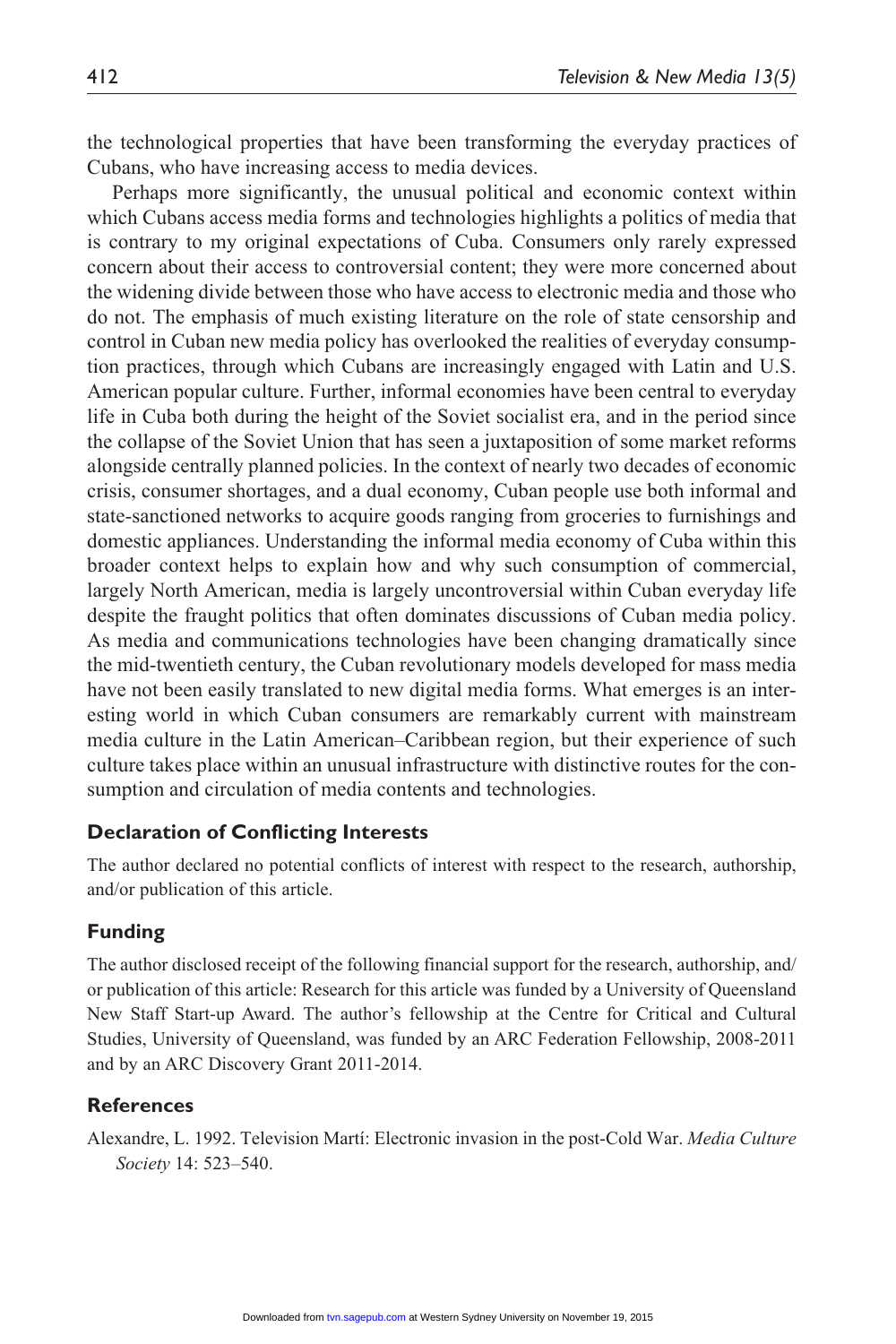- Berdahl, D. 1999. *Where the world ended: Re-unification and identity in the German borderland*. Berkeley: University of California Press.
- Castells, M., and A. Portes. 1989. World underneath: The origins, dynamics and effects of the informal economy. In *The informal economy: Studies in advanced and less developed countries*, edited by A. Portes, M. Castells, and L. A. Benton, 11-40. London: Johns Hopkins University Press.
- Fernández, D. J. 2000. *Cuba and the politics of passion*. Austin: University of Texas Press.
- Goggin, G. 2008. The models and politics of mobile media. *The Fibreculture Journal* 12. http:// twelve.fibreculturejournal.org/fcj-082-the-models-and-politics-of-mobile-media/.
- Hart, K. 1973. Informal income opportunities and urban employment in Ghana. *Journal of Modern African Studies* 11 (1): 61–89.
- Hoffmann, B. 2004. *The politics of the internet in third world development: Challenges in contrasting regimes with case studies of Costa Rica and Cuba*. New York: Routledge.
- Horst, H., and D. Miller. 2005. From kinship to link-up: Cell phones and social networking in Jamaica. *Current Anthropology* 46: 755–78.
- Johnson, M. 2010. Exporting exile on TV Martí. *Television & New Media* 11 (4): 293–307.
- Kenedi, J. 1981. *Do-it-yourself: Hungary's hidden economy*. London: Pluto Press.
- Knauer, L. M. 2009. Audiovisual remittances and transnational subjectivities. In *Cuba in the special period: Culture and ideology in the 1990s*, edited by A. Hernandez-Reguant, 159–77. New York: Palgrave Macmillan.
- Ledeneva, A. 1998. *Russia's economy of favours: Blat, networking and informal exchange*. Cambridge: Cambridge University Press.
- Mollona, M. 2005. Factory, family and neighborhood: The political economy of informal labor in Sheffield. *Journal of the Royal Anthropological Institute* 11 (3): 527–48.
- Pérez-López, J. F. 1995. Cuba's second economy: From behind the scenes to center stage. New Brunswick, NJ: Transaction Publishers.
- Pertierra, A. C. 2009. Private pleasures: Watching videos in post-Soviet Cuba. *International Journal of Cultural Studies* 12 (2): 113–30.
- Pertierra, A. C. 2011. *Cuba: the struggle of consumption*. Coconut Creek: Caribbean Studies Press.
- Pertierra, R., E. Ugarte, A. Pingol, J. Hernandez, and N. Dacanay. 2002. *TXT-ING selves: Cellphones and Philippine modernity*. Manila: De La Salle University Press.
- Ruíz Miyares, J. 1999. A look at media in Cuba. *Peace Review* 11 (1): 77–82.
- Sampson, S. L. 1987. The second economy of the Soviet Union and Eastern Europe. *Annals of the American Academy of Political and Social Science* 493: 120–36.
- Settle, H. 2008. "The Coca-Cola of forgetting": Reflections on love and migration in a post-Castro age. *Transforming Anthropology* 16 (2): 173–75.
- Silverstone, R., and E. Hirsch. 1992. Introduction. In *Consuming technologies: Media and information in domestic spaces*, edited by R. Silverstone and E. Hirsch, 1–15. London: Routledge.
- Slater, D., and J. Kwami. 2005. Embedded-ness and escape: Internet and mobile use as poverty reduction strategies in Ghana. Information Society Research Group working paper.